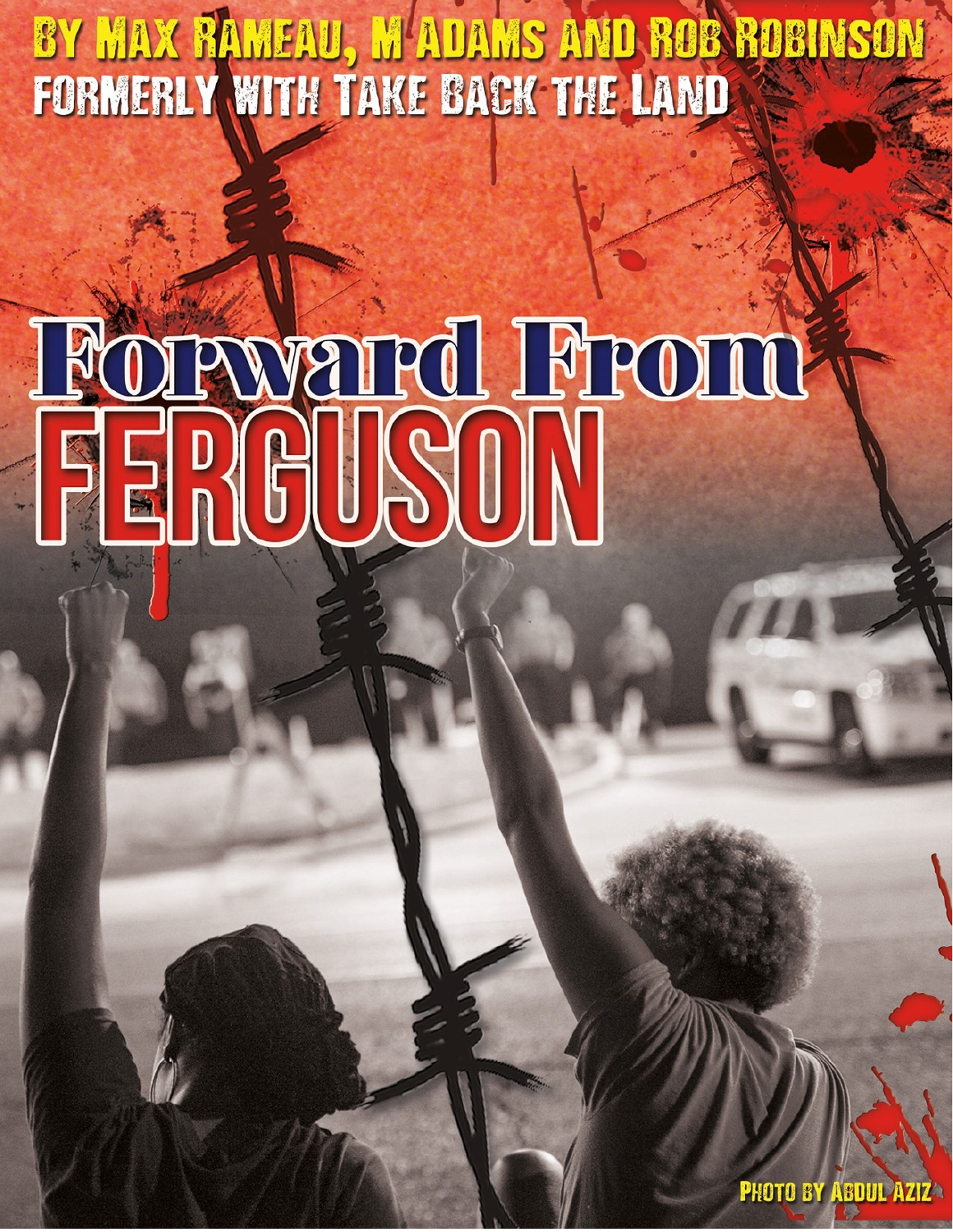## FORWARD FROM FERGUSON

by Max Rameau, M Adams and Rob Robinson Center for Pan-African Development

Copyright © 2014 NiaPress<br>Published by NiaPress

### **Table of Contents**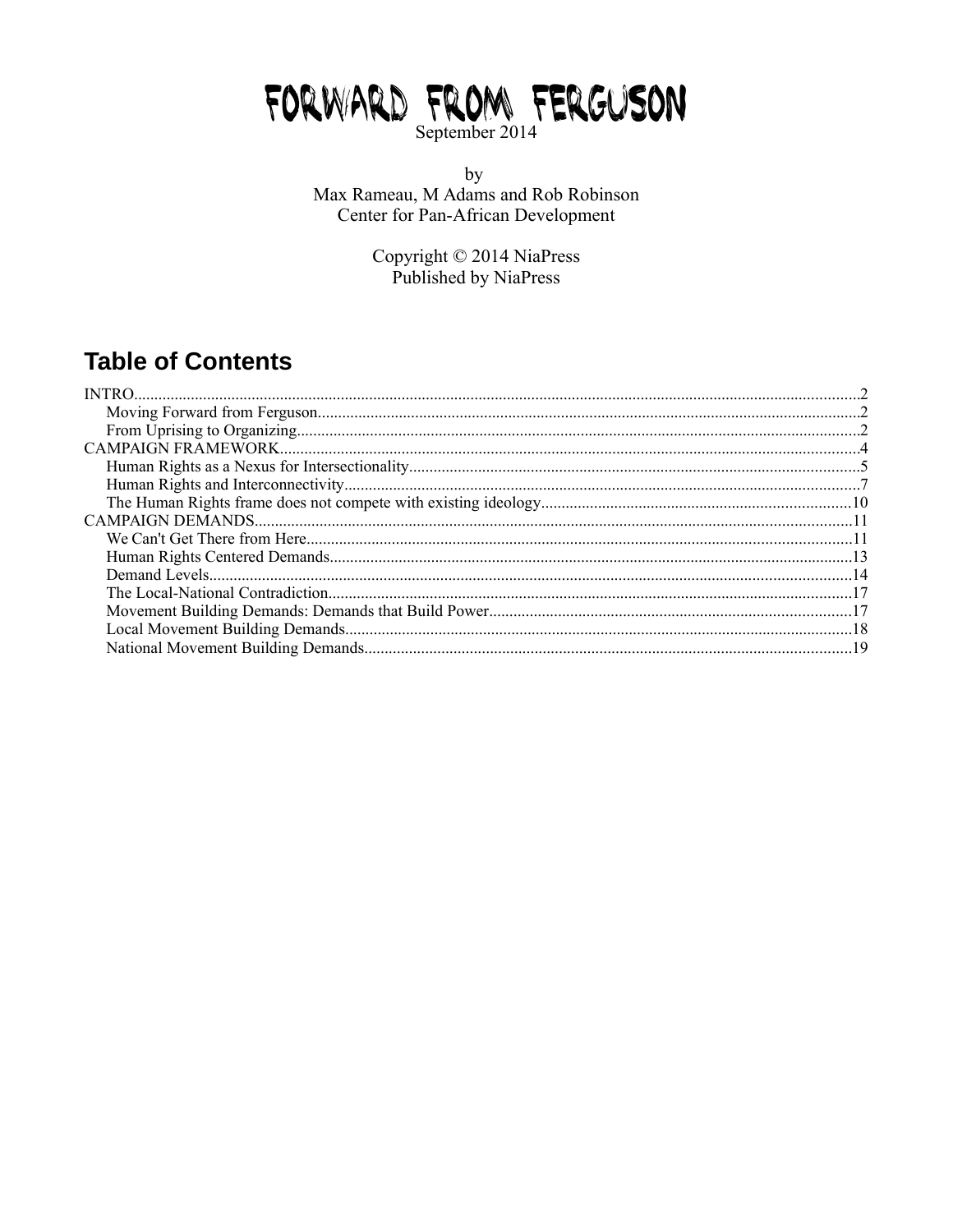#### <span id="page-2-0"></span>**INTRO**

#### <span id="page-2-1"></span>**Moving Forward from Ferguson**

In the spring of 1992, Los Angeles burned for six days in what became the largest urban rebellion in the history of the United States, a country with a long and storied history of urban rebellions.

Even though it served as the spark, the LA Rebellion was not caused by the video taped police brutality leveled against motorist Rodney King or even the subsequent "not guilty" verdict for the four white cops responsible. Like the Ferguson, MO rebellion nearly a quarter of a century later, and the countless before and in between, the LA Rebellion was a direct response to systematic oppression and discrimination.

Few behaviors are more fundamentally human than resisting and rising up against oppression. Even when unorganized or lacking a clear set of articulated demands, uprisings happen because human beings instinctively resist oppression and pursue liberation. This is social science 101.

The math at work is just as basic: if oppression  $+$  discrimination  $+$  poverty  $=$  urban rebellion, then the only way to end the string of rebellions is subtracting oppression, discrimination and poverty. Therefore, efforts to end rebellion with community meetings, press conferences or unleashing a brutal military response to crush dissent are doomed to fail.

In the wake of the 1992 Rebellion, the national discourse focused on oppression in black urban life, including racism, poverty and the police as an occupying force (gender is also a major component, but did not make it to the mainstream of that discourse). As a result of the rebellion in Ferguson, MO, sparked by the police murder of Mike Brown, the national discourse is again focused on oppression in black urban life. What to do with this movement moment?

#### <span id="page-2-2"></span>**From Uprising to Organizing**

For better or for worse, the urban rebellion phase in Ferguson is ending. During rebellions, social justice organizations find themselves in crisis mode, managing the seemingly endless series of emergencies, often to the neglect of strategic concerns. And as conditions on the ground shift, organizations must transition from crisis to organizing mode. This transition is particularly important today as instances of police violence, including murder, appear to be rising, but the demands made and campaigns waged in response to the police violence are woefully inadequate.

The criminalization of entire populations, an angry white backlash, an undefined and unending 'war on terror' and one economic crisis after the next is fueling a growing police apparatus that must justify it's existence to stave off the types of cuts that are decimating other parts of local budgets. Add to that the re-segregation and declining quality of schools, health disparities, general disenfranchisement and economic despair, and all the ingredients for a massive social explosion are present, just waiting for a spark.

The dilemma is obvious: if police abuse grows but movement demands, strategies and tactics- which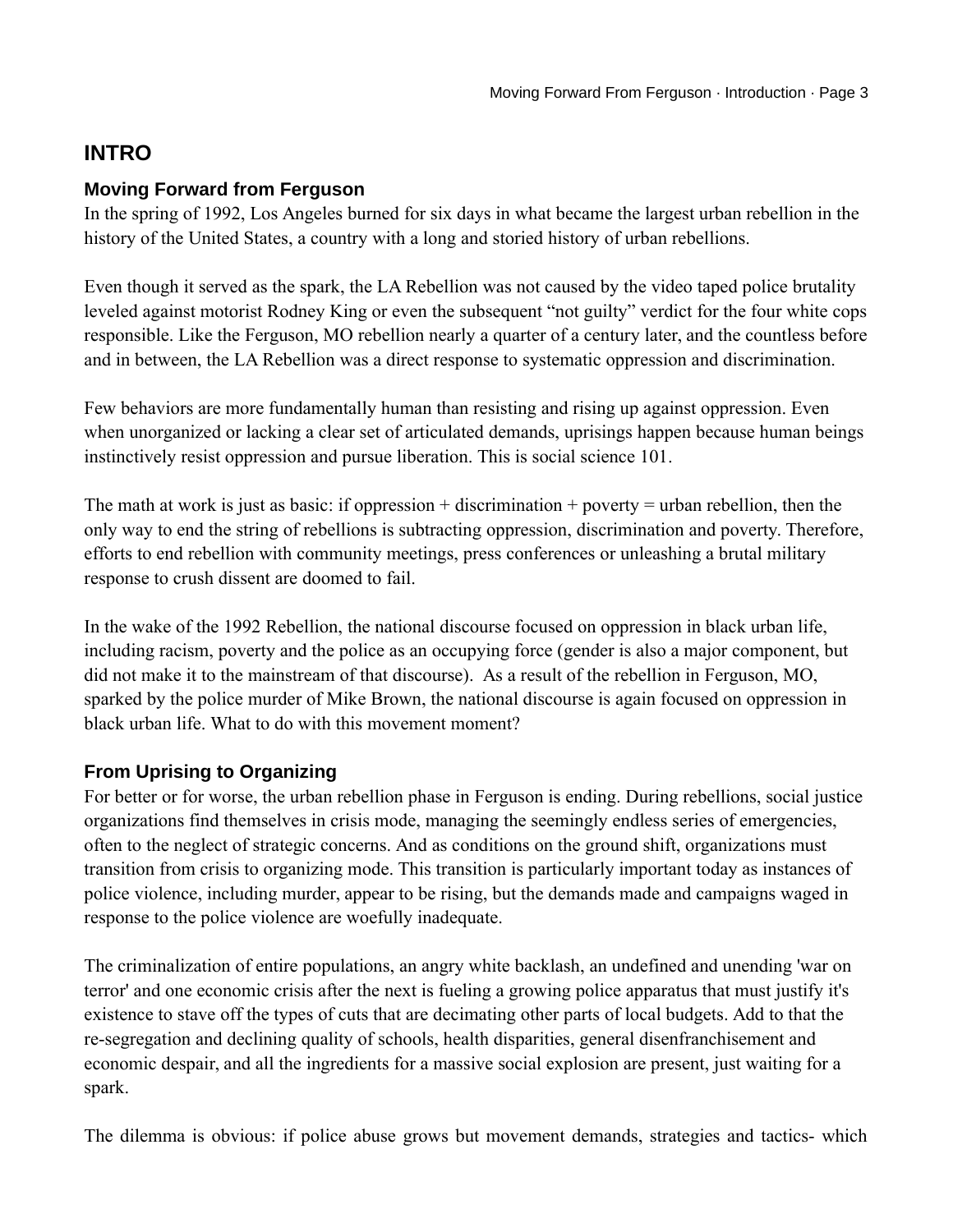have proven marginal at best- remain static, we have no hope of winning the future.

While there are many reasons, peculiar and historic, so little progress has been made in the fight against police terrorism in low-income black communities, one of the factors over which the social justice movement exercises some level of control is the manner in which we frame these critical issues, the objectives we set, the demands we make, and the manner in which we plan, direct and execute our campaigns. In many of these respects we, as a movement, have not done well.

In this context, the challenge of radical and progressive organizations is not only to make bolder and more ambitious external demands, but to conceptualize new and effective anti-police abuse campaigns that accomplish at least three internal objectives:

- enhance the power of local communities;
- contribute to building a national movement, with international support, that is strong on the central issue of police abuses; and
- develop an intersectional analysis, centered on class, race, gender and sexuality, that actively encourages the interconnectivity of campaigns with related issues.

In pursuit of these objectives, and in addition to sharper campaign strategies and tactics to achieve the objectives and demands, the social justice movement must envision and develop better campaigns with at least two revamped components:

- a **campaign framework**, around which to build messaging and serve as a nexus for interconnectivity and intersectionality; and
- tiered **campaign demands** that allow for maximum local flexibility and control, support the ambitions and infrastructure of a national campaign and pushes to build a robust social movement;

The clearest way forward is for the black community in particular, and the social justice movement in general, to employ the Human Rights Framework, as opposed to civil rights or equal protection, to the issue of police abuse. And because "criminal justice" system has proven either unwilling or unable to address the killing of unarmed low-income black people by the police, our demands must reach beyond the confines of US law and pursue, instead, a United Nations investigation into individual police killings, as well as the overall oppression of and discrimination against the black community, as violations of our human rights.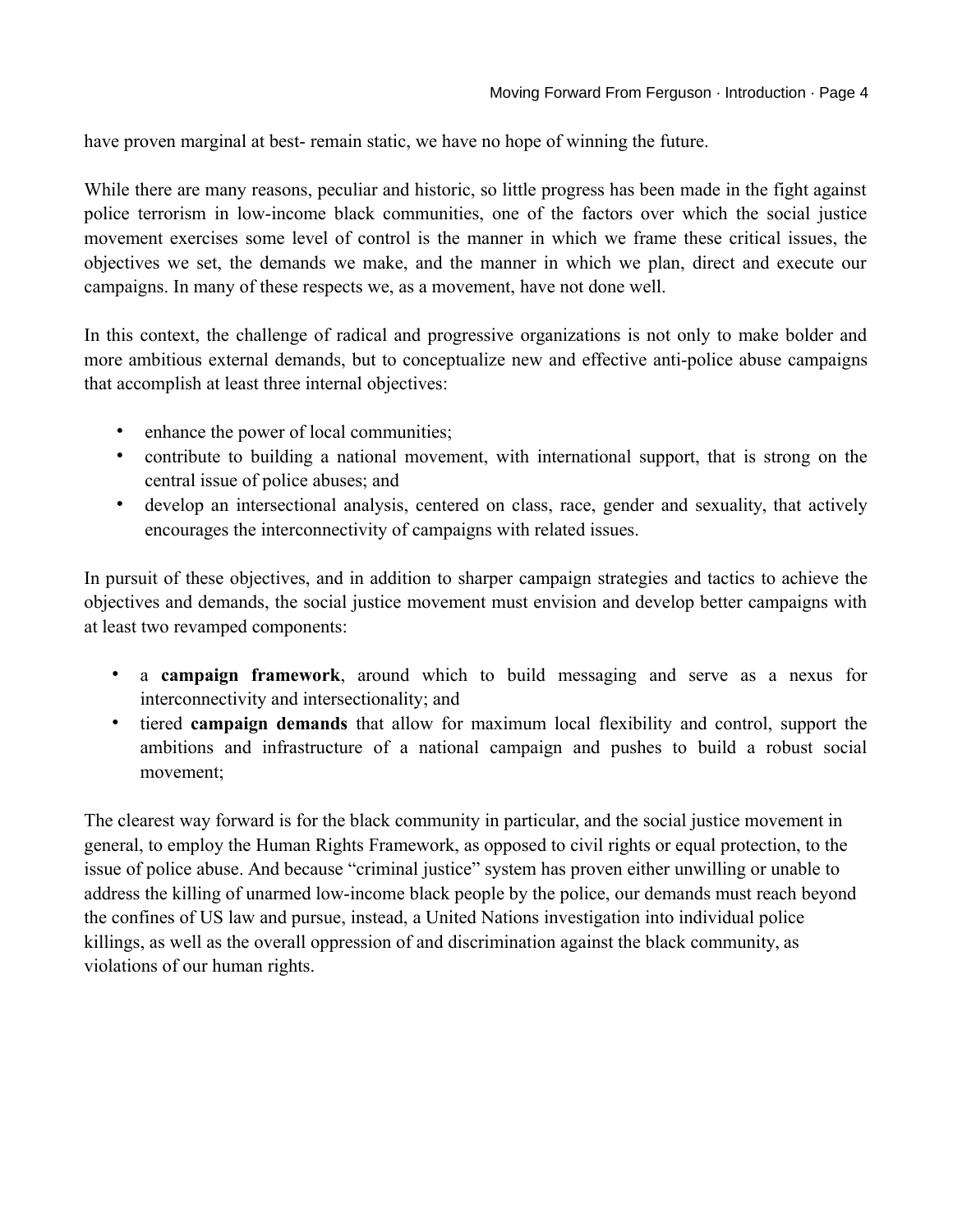#### <span id="page-4-0"></span>**CAMPAIGN FRAMEWORK**

*"We need to expand the civil-rights struggle to a higher level -- to the level of human rights. Whenever you are in a civil-rights struggle, whether you know it or not, you are confining yourself to the jurisdiction of Uncle Sam... All of our African brothers and our Asian brothers and our Latin-American brothers cannot open their mouths and interfere in the domestic affairs of the United States.* 

*Civil rights keeps you under his restrictions, under his jurisdiction. Civil rights keeps you in his pocket. Civil rights means you're asking Uncle Sam to treat you right. Human rights are something you were born with. Human rights are your God-given rights... "*

*- Malcolm X The Ballot or the Bullet, March 1964*

The first step to building bolder and better campaigns is re-imagining the way we think and talk about the underlying issues associated with that campaign. Good campaign framing makes it easier to connect one issue to another and can clearly illuminate the need for transformative demands, rather than settling for transactional crumbs in exchange for ending a protest.

Because demands flow from the way campaigns talk about the issues at stake, poorly conceived or narrowly constructed campaign frames often lead to inadequate, or even backwards, demands.

For example, a significant number of the recent anti-foreclosure campaigns were framed around two main issues: the legal rights of homeowners and bank malfeasance. The primary demand naturally flowing from these frames was mortgage principle reduction, which resulted in the homeowner keeping the house and the banks paying a "penalty" for their malfeasance in the form of debt reduction. There were also policy demands around bank regulation to prevent future misconduct.

These demands helped the individual homeowner and, if successful, could have curbed illegal behavior by banks. However, the demands did little to address the larger housing problem by, for instance, increasing the affordable housing stock. In addition, because the framing centered firmly around homeowner rights, the demands had no applicability to the majority of blacks and Latin $\hat{\omega}$ s, neither of whom has ever experienced homeownership rates exceeding 50% of their population.

Consequently, even if the anti-foreclosure campaigns were wildly successful and every demand was met, they would not have solved the housing/foreclosure crisis, but only addressed the symptom of the crisis and only for homeowners. The poorly constructed campaign frames prevented the social justice movement from advancing transformative demands during a time of extreme crisis.

In order to build a powerful movement and impactful campaigns, campaign frames must do two things: First, speak to the root cause of a social problem, not simply the manifestation of that problem; and,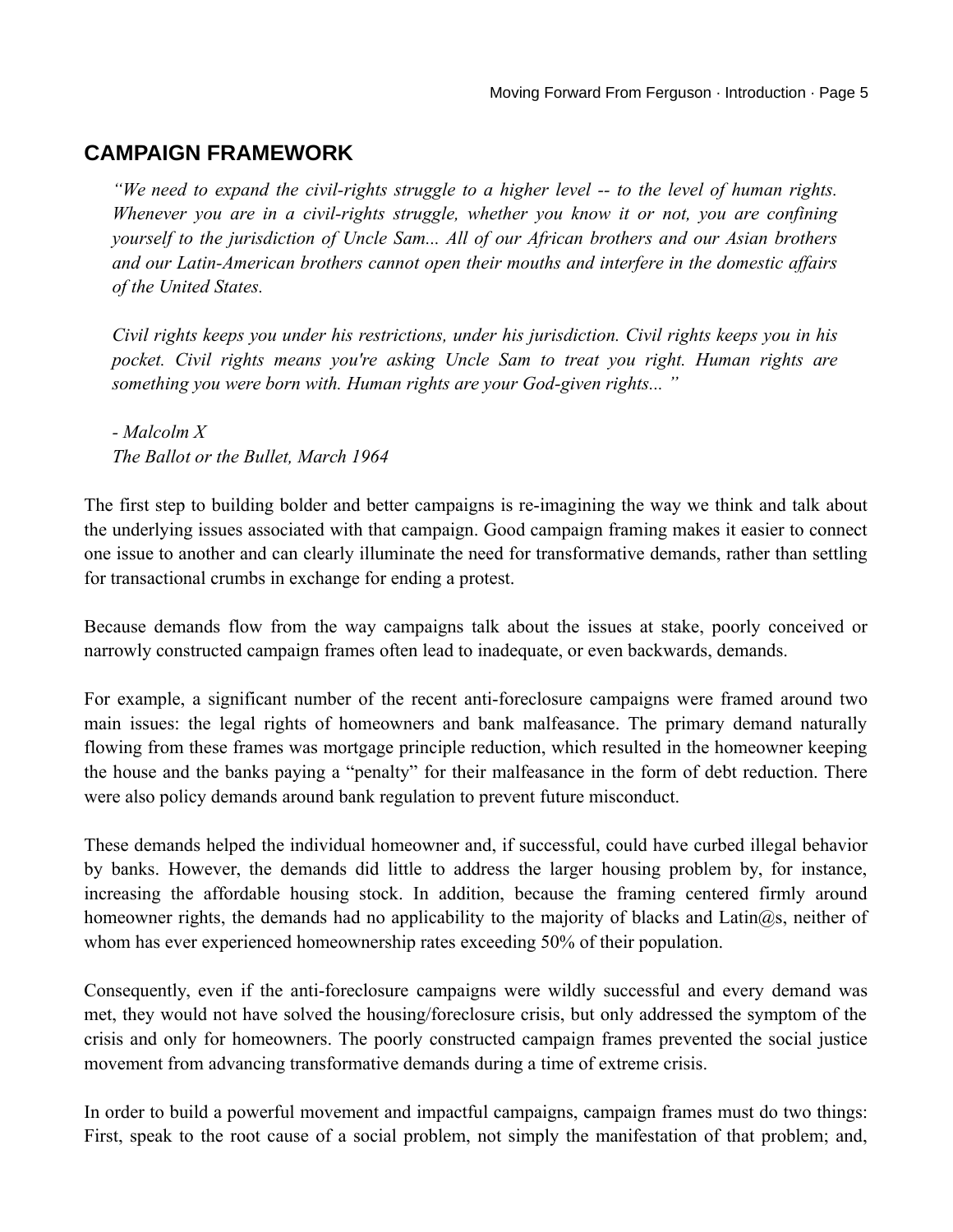second, facilitate the process of connecting the campaign's core issues with other issues, so as to build a bigger, strong movement.

Confronting a similar dilemma during the Civil Rights Movement, Malcolm X proposed a different framing: our struggle must not be limited to the confines of civil or domestic rights, but instead expanded to the level of human rights.

The crisis of police shootings and abuses under stop and frisk programs is not a problem of police brutality. Because they are not shooting unarmed wealthy whites- or even armed whites involved in mass shootings- it is clear the police know how to properly interact with people. This is a Human Rights crisis, where a segment of the population is not regarded as deserving of human protections or dignity by the police, prosecutors, courts, media or politicians.

We cannot end police brutality by launching police brutality campaigns. Police brutality can only be stopped by launching human rights campaigns, extending those protections to every human being in this society and the planet.

#### <span id="page-5-0"></span>**Human Rights as a Nexus for Intersectionality**

Material conditions for the oppressed cannot substantially improve by addressing, or even solving, one single issue. As such, if we were to end police brutality today, low income communities of color would continue to face other forms of oppression. Oppression intersects many groups and over many issues. Conversely, the liberation of oppressed people requires interconnecting solutions.

Intersectionality recognizes the way in which different systems of oppression and discrimination are holistically connected to one another. That is to say, one cannot understand the condition of low income queer black women by looking at class or sexuality or race or gender. That plight can only be understood by examining class *and* sexuality *and* race *and* gender. Consequently, a massive campaign to fundamentally transform the class- or sexuality or race or gender- structure of this society will not end the oppression of that group and persons.

Rather than existing as four separate spheres, each phenomenon is an integral part of the human experience. So, even as organizations are built primarily around one sphere or the other, intersectionality enables us to understand the holistic nature of oppression, rather than hyper-focus on a single oppressive expression.

For example, in the book Black Power, by Stokely Carmichael and V. Charles Hamilton, argued blacks in the US faced two primary problems: being black and being poor. Ending black oppression required fixing both of those problems, not just one of them.

In the 1950s and 60s, upscale restaurants in the South were lily white because Jim Crow segregation laws made it illegal for blacks to dine at those establishments. After years of blood shed and lives lost, the civil rights movement effectively ended legal segregation in the US. And yet, on this very day,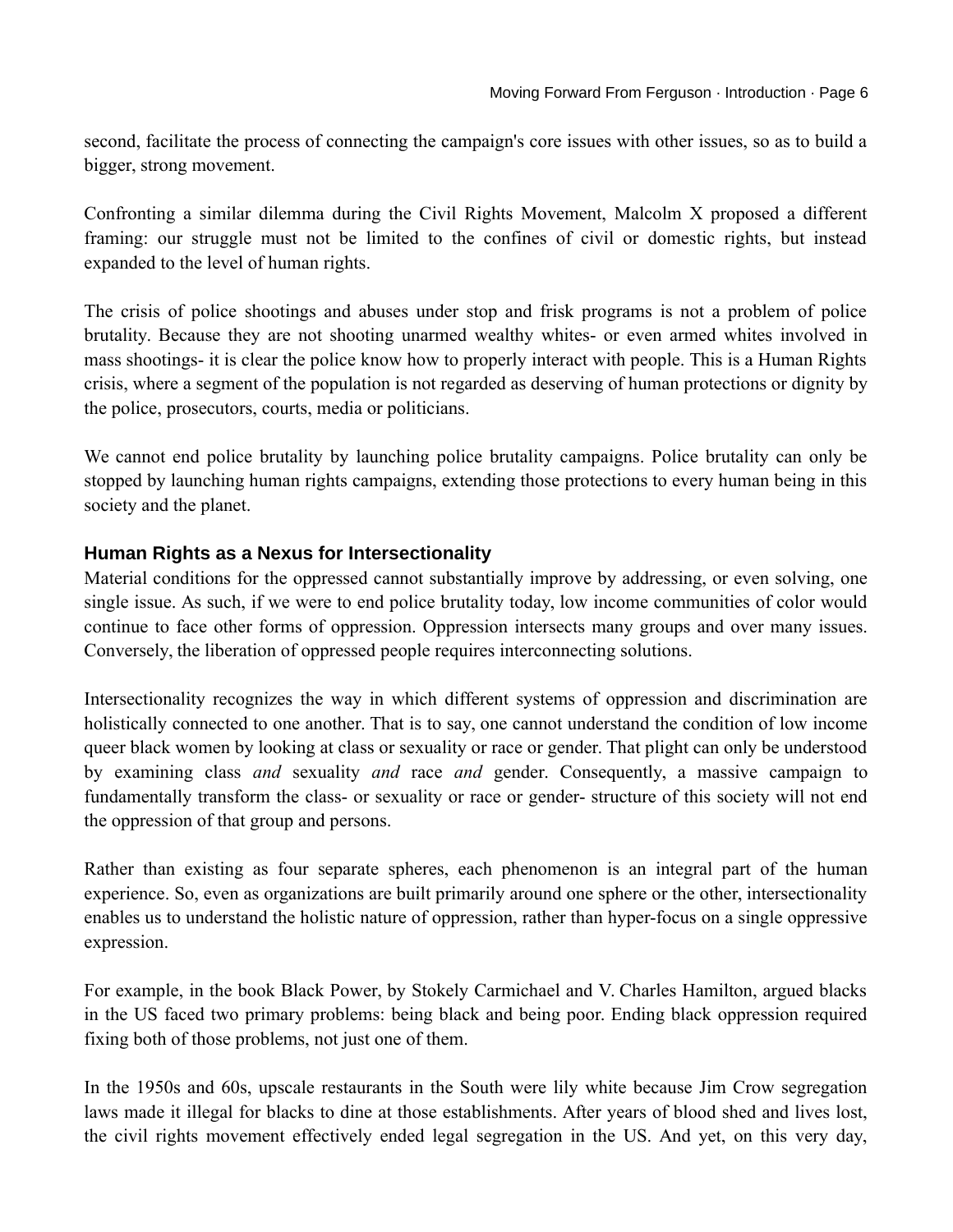upscale restaurant in most cities remain almost as lily white as during Jim Crow.

Because it was fundamentally about ending the Jim Crow segregation laws, the civil rights movement significantly addressed the problem of being black, however, in the final analysis, the movement failed to address the problem of being poor. Consequently, legal segregation is over, but oppression and discrimination persists in restaurants, housing, schools and other facilities that remain segregated while many blacks are still relegated to abject poverty.

Oppression cannot end by addressing a single aspect of that oppression, and intersectionality is about recognizing those different aspects.

To improve material conditions, oppressed people must have access to, among other things, quality education, health care, public facilities and the power to make our own decisions. These broad solutions must be further nuanced to address the particular realities of women or specific cultural or ethnic groups. Even as individual organizations build campaigns around one or two central issues, the framing used for those campaigns must facilitate uplinking to intersecting campaigns.

The Human Rights Framework features the inherently ability to intersect the full spectrum of human dignities deserving of protection. Class. Income. Race. Ethnicity. Gender. Sexual identity. Sexual preference. Geographic region. Country of origin. Country of residence. Customs. Religious beliefs. Political beliefs. Age. Humanity.

The Universal Declaration of Human Rights (UDHR) serves as the charter for international human rights laws, protections and government obligations. The UDHR, and the human rights laws derived from that document, protects every aspect of humanity, from the right to an education to the right to vacation and leisure to the right to be free from disease causing pollution.

As such, utilizing the Human Rights Framework will enable organizational campaigns to identify and link with other organizational campaigns, building a connected movement in the process.

It is important here to note that intersectionality does not mean that each intersecting oppression weighs the same or that the uniqueness of one experience is washed out, dominated by or merged into another intersecting point.

For example, this society is thoroughly patriarchal, or male dominated sexism. Every woman is subject to and oppressed by patriarchy and sexism. However, the manner in which one group of women experiences sexism is very different from the way others experience the same.

An ongoing and important anti-patriarchal struggle is the fight against the glass ceiling, where qualified professional women are passed up for promotion to executive level jobs. The numbers are staggering: while representing over 50% of the general population, women only make up about 15% of executive boards and 5% of CEOs in fortune 500 companies. This is oppression and women have the human right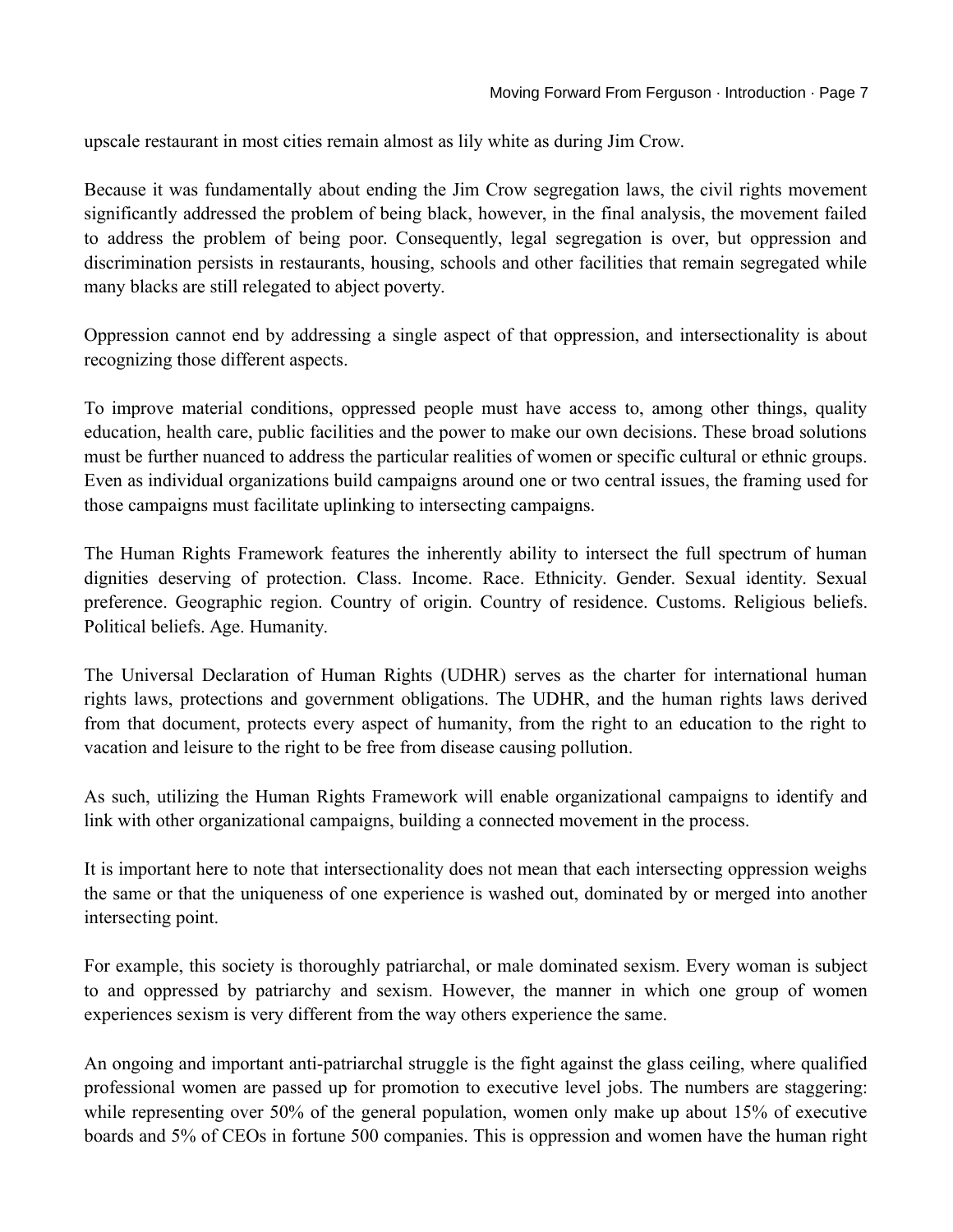to be free from such discrimination.

However, even as a universal oppressor, the manner in which patriarchy is experienced differs almost unrecognizably from one group of women to another.

During this time of overly aggressive policing, a wildly disproportionate number of low-income black and Latina women are abused by the police state. On the side of economic crimes, Tanya McDowell (Norwalk, CT) and Kelley Williams-Bolar (Akron, OH), while attempting to secure a better education for their children, were both arrested and incarcerated for sending their children to public schools in districts they did not live, effectively criminalizing parenting while poor, a "crime" disproportionately impacting women. At the same time there appears to be a sharp rise in the number of beatings and sexual assaults, including rape, of low-income women of color at the hands of police.

While both are examples of patriarchy intersecting with other oppressions, the workplace and poverty respectively, intersectionality does not require either that the two wrongs are weighed the same or that they join together under one singular campaign. They both are, however, protected by the human rights and intersect easily under the Human Rights Framework.

Even if a campaign were waged that somehow ended police brutality tomorrow, that alone would not end oppression in low-income black communities because of the intersectionality of oppression. Sometimes campaigns can win on individual issues. However, only a tapestry of connected campaignsa social movement- can end oppression, and intersectionality is an absolute prerequisite to building a cohesive social movement. The Human Rights Framework lays the groundwork for intersectionality as a practice, not just a theory.

Once we understand the ways in which oppressions intersect, we must link respective struggles together through interconnectivity.

#### <span id="page-7-0"></span>**Human Rights and Interconnectivity**

On one side of the equation, intersectionality helps us understand that injustice is not a singular wrong committed against one person or group, but a system of oppression that impacts many groups in many ways. That is to say, racism, sexism and classism are not three separate and unrelated sets of injustice, but comprise an intersecting system of oppression. On the other side, interconnectivity uplinks two or more fights- for example, the fight against police brutality and the fight against cuts to school budgetsconnecting them to form a larger and more powerful movement.

Because police brutality does occur in isolation, it is a visible and integral part of a broader system of oppression, it cannot be stopped solely with campaigns against police brutality. It can only be stopped by understanding the relationship between a system of oppression and the police used to enforce that system and then connecting the fight against police abuse to the broader movement to end oppression.

Our task, then, is not limited to building an anti-police brutality campaign, but also to connect that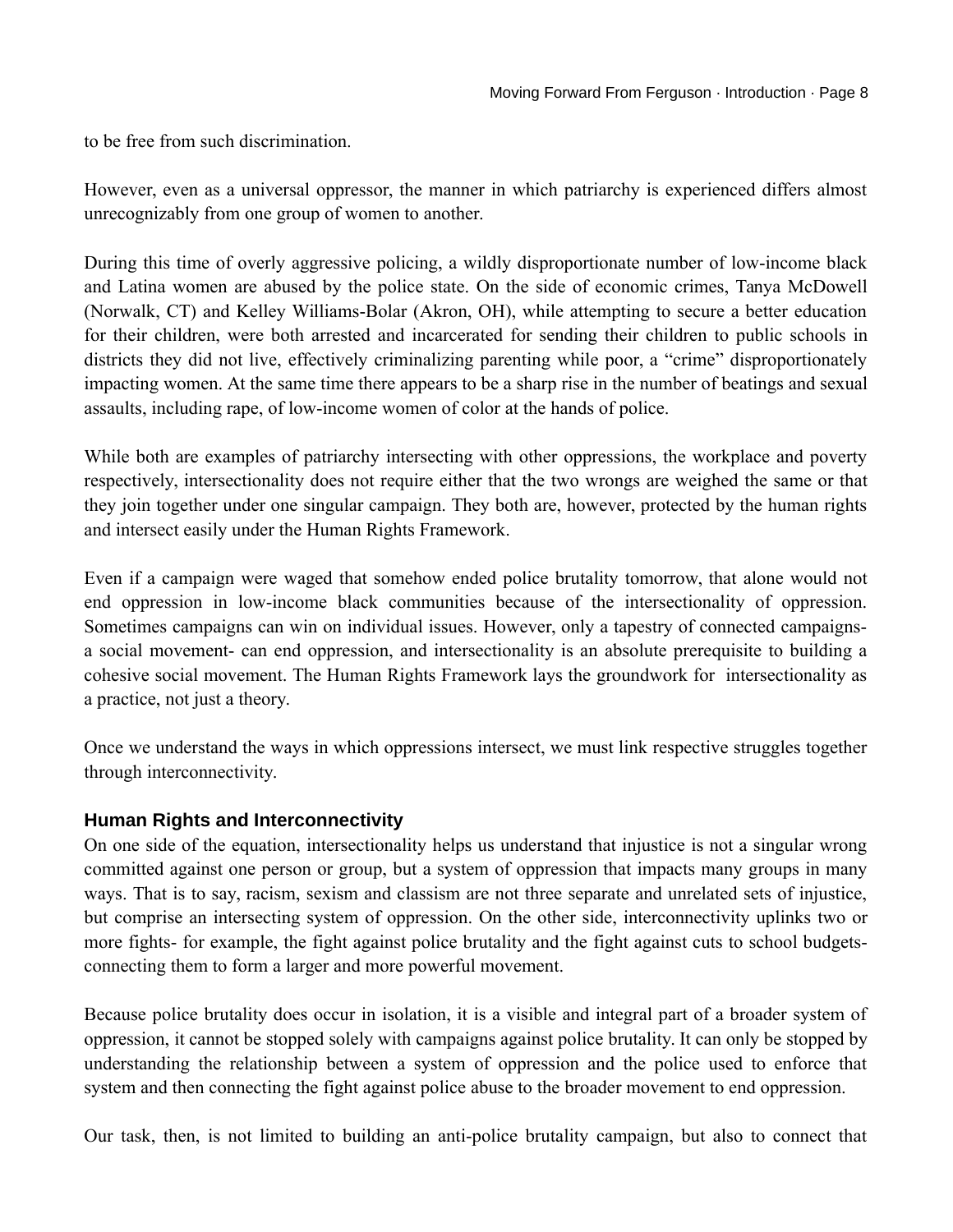campaign to intersecting issues and uplink into a broader movement to end oppression against everyone. The Human Rights Framework helps make those connections.

Since the ratification of the Universal Declaration of Human Rights (UDHR), international bodies have developed a broad and deep range of human rights principles and laws that are binding on every country in the world. In addition to rules dictating the way governments, through their military and police departments, treat human beings- not citizens, but all human beings- there is a broad body of human rights standards on issues as wide ranging as:

- forced displacement of indigenous or low income people (think: the fight against gentrification);
- the treatment of internally displaced people (applicable to victims of Hurricane Katrina);
- the rights of women (control over their own bodies and access to health care);
- the right of all peoples to live free from discrimination and violence because they differ from the majority (and standards specific to LGTBQ communities); and
- a series of economic rights addressing the needs of poor and marginalized communities.

These standards, covering a wide range of human needs, allows the Human Rights Framework to facilitate, even promote, the interconnection of issues and campaigns in at least two (2) ways:

First, the Human Rights Framework broadens the core issue(s) at stake, enabling local campaigns to transcend the artificial borders of cities and towns to build national and international support. Campaigns, for example, framed around an individual cop violating specific local laws or protocol, only draw the attention of those interested in municipal regulation. Similarly, framing more than a century of extra-judicial police killings of low-income blacks as a violation of US civil rights laws, has little appeal to those not living under the jurisdiction of the US government.

The "borderlessness" of the Human Rights Frame works in the exact opposite direction, broadening the core issue at stake (local police procedures vs. fundamental human rights) and opening the campaign to anyone with an interest in preserving human rights.

Incidentally, this broadening actively undercuts efforts to cast campaign supporters as outsiders bent on meddling in local affairs. When the issue at stake is a peculiar local law, the criticism carries a certain internal logic, even though the argument is still both wrong and a bogus attempt at diverting attention from injustice. By contrast, when the core issue is human rights, the only 'outsiders' are either those violating human rights or those who are not human.

The second way the Human Rights Frame promotes interconnectivity is by facilitating the linkage between two or more issues which might not seem, at first glance, directly connected. In this respect, the Human Rights Frame acts like a rail car coupler, linking separate rail cars heading in the same direction into a single, bigger and more powerful train. But instead of rail cars, human rights facilitates the connection or uplinking of issues to each other, allowing them to maintain their uniqueness while building a single, bigger and more powerful social justice movement.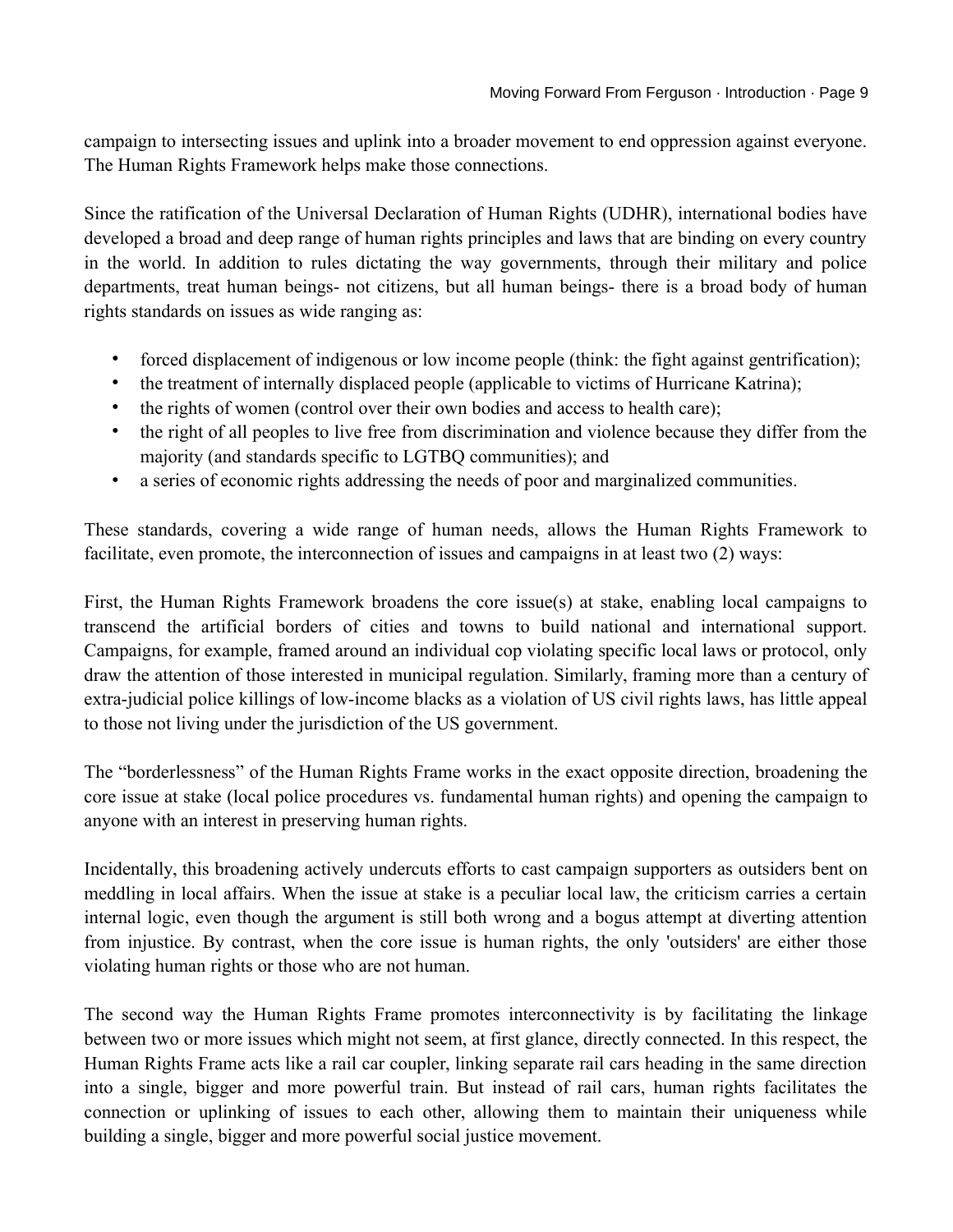The Human Rights Framework is also a pragmatic and effective leadership development tool to help members better conceptualize linkages between their campaign and other issues.

For example, some of the ongoing anti-immigrant vitriol centers around the breaking of US immigration laws. While the argument is often just a hypocritical cover for racism or xenophobia, some have internalized the logic: US laws apply to me and, therefore, should apply to would be immigrants.

Recently, as foreclosures decimated communities, ordinary people took a stand and participated in amazing campaigns to save families from foreclosure and eviction, including full eviction blockades. During this same time period, some powerful immigrant rights actions launched in Arizona and elsewhere, providing a seemingly irresistible opportunity to connect two disparate but timely issues, as a means of building a larger, stronger social justice movement.

This connection was stymied, at least in part, by prevailing attitudes about undocumented immigrants which persisted among some of the very homeowners facing foreclosure. Even as those homeowners benefited from collective action from the larger community, some expressed sentiments disparaging public housing residents, welfare recipients and immigrants, particularly undocumented immigrants.

Because much of the anti-foreclosure campaigns were framed around homeowner rights, finding a way to connect that struggle to others was tortured, at best. In addition, organizational messaging about "good homeowners" who "played by the rules" established a line of division among those impacted by the crisis, instead of a point of unity. That line offered no support for either "irresponsible" homeowners or the majority of black and brown people who are not homeowners. Consequently, some of the antiforeclosure framing could serve as a clinic on how to build narrow and unconnected campaigns designed to solve a single problem without building a movement.

Consider, by contrast, if the foreclosure crisis response employed a Human Rights Frame. The human right to housing is an internationally recognized fundamental right of each of every person, simply by virtue of their humanity. With this frame, not only would the divide between "good" and "bad" homeowner disappear, but so would the distinction between homeowner, renter, public housing resident and persons without homes. Many anti-foreclosure campaigns were confused or conflicted when renters in foreclosed homes sought help because the campaign and messaging were centered around homeownership. Under the Human Rights Frame, participation would not be exclusive to homeowners, but inclusive of any human being in need of housing.

Additionally, the Human Rights Frame could have facilitated linkages between that campaign and others. Once members affirm human rights as the basis for the campaign, connecting their fight to others becomes a matter of extending the same human rights to other humans, including those born in different countries. In addition to the human right to housing, there is a deep set of international laws and standards concerning the human rights of immigrants, including the undocumented. Of course, utilizing the Human Rights Frame does not guarantee members become immune to social prejudices or political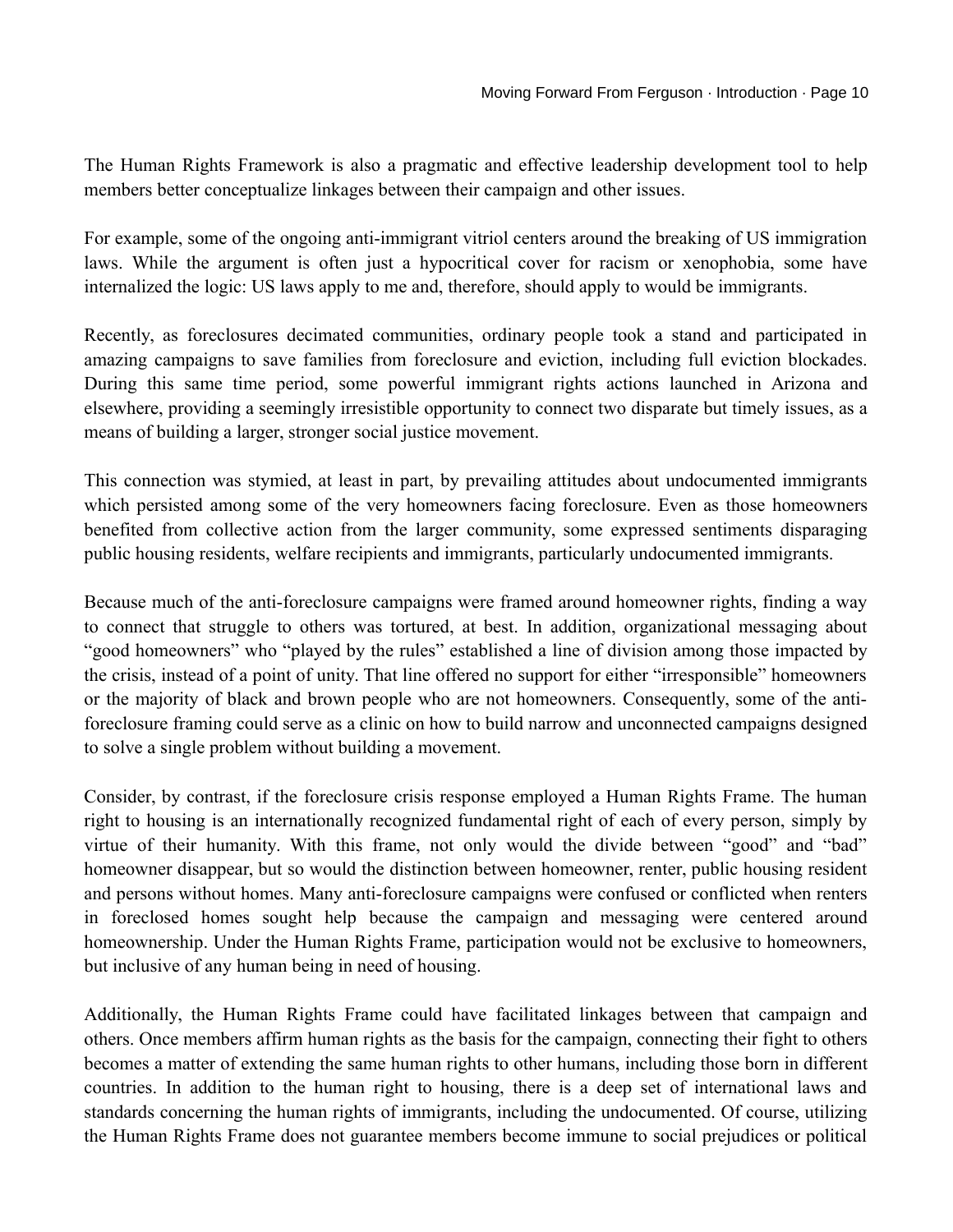persuasions, but the internal logic of human rights actively promotes interconnectivity.

Incidentally, the Human Rights Frame in no way negates the significance of bank malfeasance or the other myriad of regulatory and policy issues associated with the foreclosure crisis. But once the foreclosure crisis has abated and if banks either stop breaking the law or simply change the law so it is not broken when they commit wrongs, only the human rights frame continues to extend the right to housing to everyone.

The Human Rights Frame facilitates connecting one campaign to another, building a social movement in the process.

#### <span id="page-10-0"></span>**The Human Rights frame does not compete with existing ideology**

While it can be used to connect struggles, the Human Rights Frame is not intended to replace, or even compete with, existing ideological tendencies or convictions. Malcolm X did not choose between human rights and his self described Black Nationalism and neither should local organizations with deep ideological commitments.

In fact, one of the legitimate critiques of the Human Rights Framework is that it falls short of a holistic ideology, silent on critical issues such as the economic exploitation inherent in capitalism. Additionally, because it is not an ideology, the Human Rights Frame is not a effective system for interpreting history or predicting future trends based on historic trends.

Organizations looking to sharpen those skills should probably examine any number of other ideological models and adopt the one which makes the most sense, or contribute to the history of thought by developing a new theory on human history and interaction or social transformation.

In the mean time, the Human Rights Framework should integrate well with most social justice messaging and might even serve as a backbone for deepening the understanding of intersectionality and interconnectivity. For organizations with an existing ideological orientation, the Human Rights Framework can complement, and need not compete with or replace, that orientation.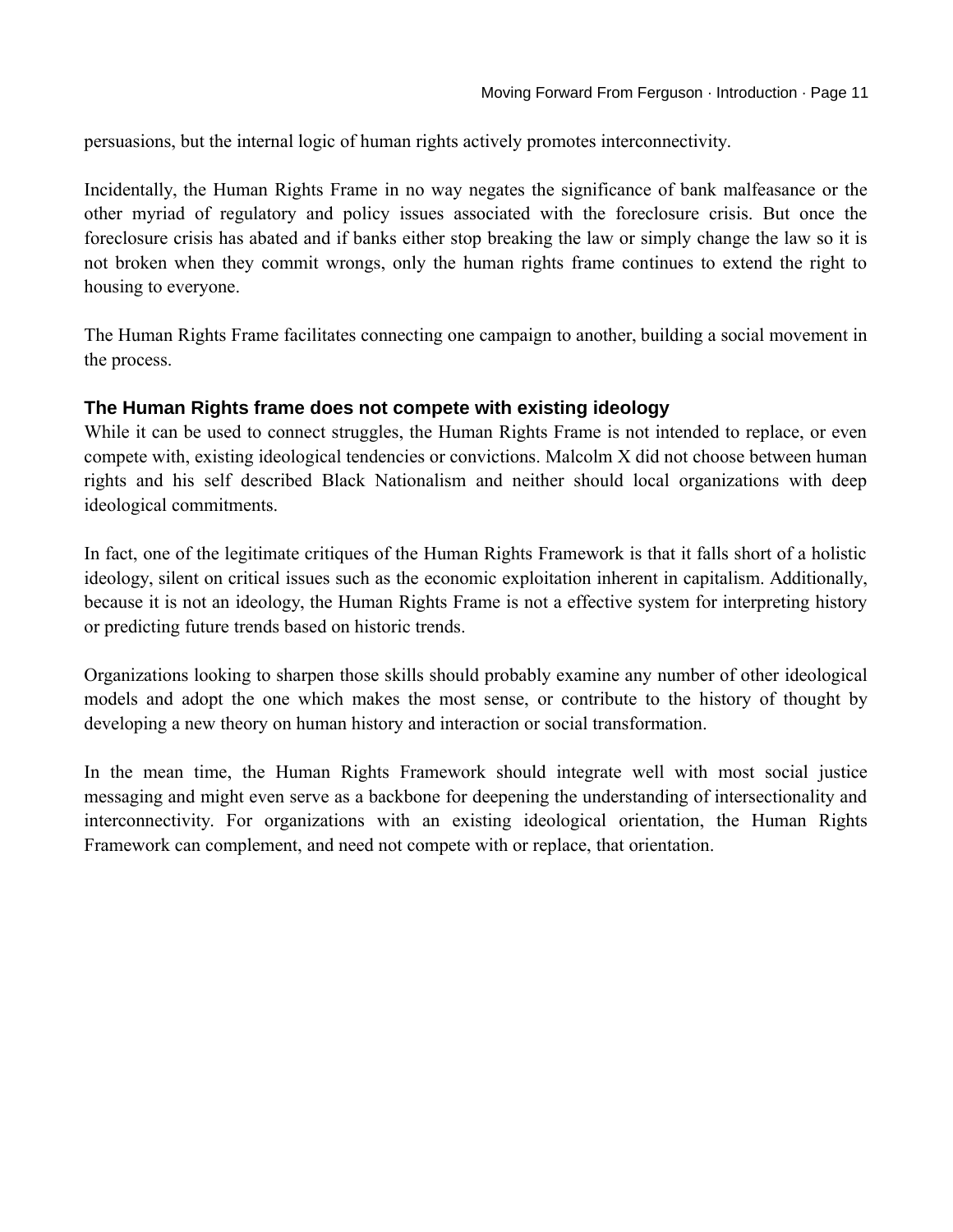#### <span id="page-11-0"></span>**CAMPAIGN DEMANDS**

*"But the United Nations has what's known as the charter of human rights; it has a committee that deals in human rights... You spend so much time barking up the civil-rights tree, you don't even know there's a human-rights tree on the same floor.*

*When you expand the civil-rights struggle to the level of human rights, you can then take the case of the black man in this country before the nations in the UN. You can take it before the General Assembly. You can take Uncle Sam before a world court. But the only level you can do it on is the level of human rights... Human rights are the rights that are recognized by all nations of this earth. And any time any one violates your human rights, you can take them to the world court."*

*- Malcolm X The Ballot or the Bullet, March 1964*

#### <span id="page-11-1"></span>**We Can't Get There from Here**

Launching exclusively domestic campaigns seeking justice for a police murder contains a fatal contradiction: to win, we must utilize the same set of laws written by and for those who oppress us, rely on the same prosecutors that disproportionately imprison us, and plead to the same judicial system we consider hopelessly biased.

In order to secure an indictment, we must prove the police officer in question had no fear in his heart or mind when he gunned down the unarmed black male. It is almost as if the laws were written to benefit the police and work against low-income communities of color, who had no input in creating the law.

Using domestic laws and the standard set of demands- local prosecutors indict the cop; Department of Justice investigation; etc.- along with the standard campaign strategies to win those demands has proven ineffective. The social justice movement has not been able to convert the rash of police murders of unarmed black people into a rash of indictments, much less convictions, of police or even of vigilantes. The harsh reality is that the US legal system is not an effective venue from which to exact justice for these types of crimes. In the face of this fact, continuing to return to the same well is either insanity or really bad organizing.

If the social justice movement as a whole fails to evolve the framing and demands associated with police abuse campaigns, we will continue to lose ground on the issue, to the detriment of our constituency and, ultimately, even or own ability to organize.

In a real sense, the ultimate ends of the movement is to shift power so communities can exercise control over their own resources, such as the economy, political system, social services and the commons, including the police. But if fundamentally transforming power dynamics is the objective, the current set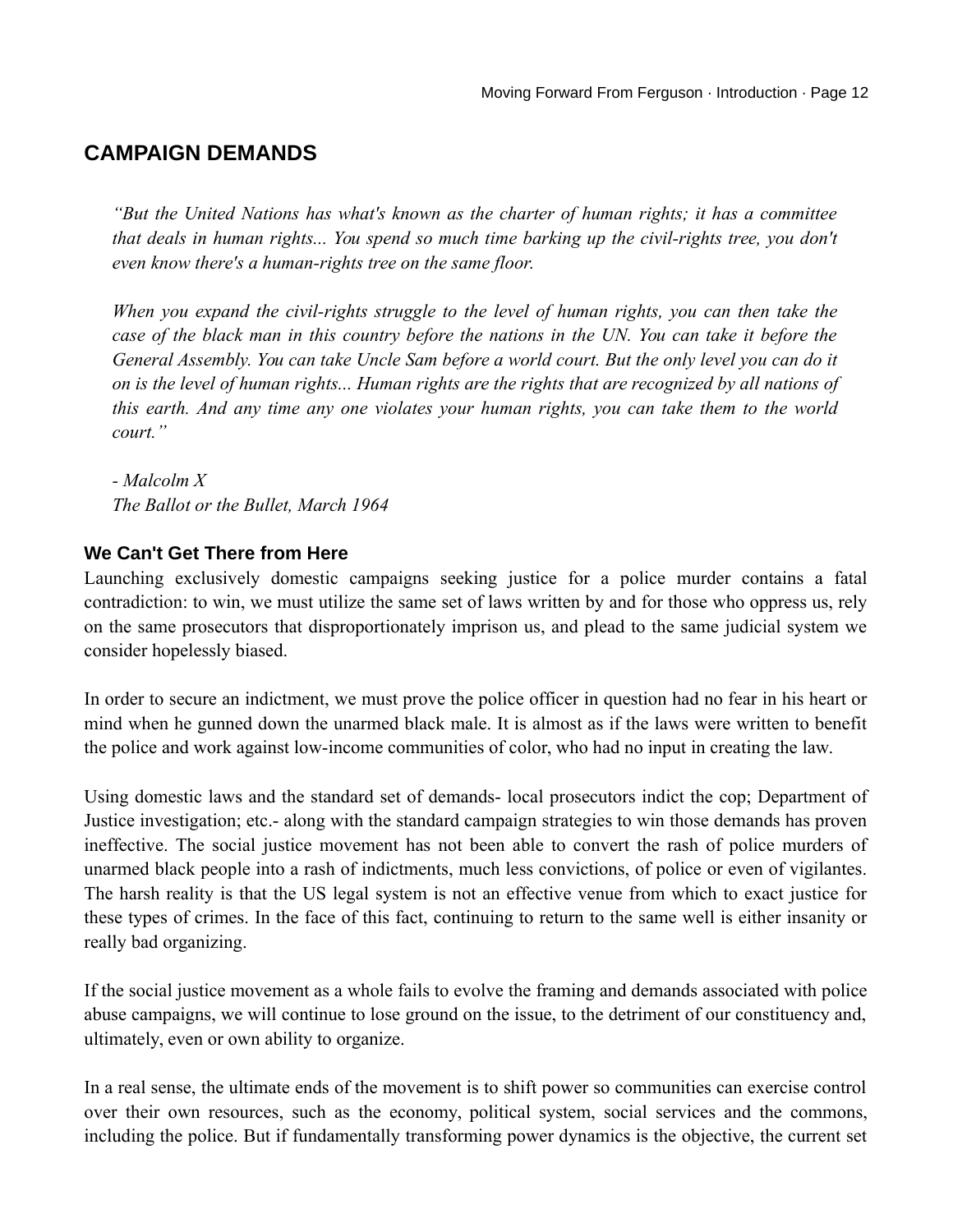of demands put forth by the social justice movement in the US will, frankly, never get us there.

Fredrick Douglas famously said "power concedes nothing without a demand." If we accept these words as an axiom, then the next question must deal with the quality of our demands.

As currently structured, the primary demands for most US based social justice campaigns are incapable of fundamentally transforming society and shifting power to the masses of workers, much less the masses of the most harshly oppressed. That is to say, if organizations in the broader social justice movement somehow won every campaign demand, those demands would fail to transform society or fundamentally shift power.

In 2010, crowds of up to 100,000 swelled Madison, the capital of Wisconsin, to protest Governor Scott Walker's attacks on public unions. This impressive show of force captured national attention and drew initial comparisons to uprisings in Egypt earlier that same year. And what demands were the powers forced to grapple with? How would society be fundamentally transformed after this worker's uprising? Public sector unions would retain the right to collective bargaining.

To be clear, this is an important right which must be fought for and protected. However, if wildly successful, the protests would have provided a net of zero additional jobs, no additional police accountability measures and no improvement in the lives of the black population of Wisconsin, suffering from shocking disparities in wealth and incarceration rates. Not one demand was proposed on their behalf, much less in conjunction with them. It is not clear the largest worker mobilization in years even qualified as reformist, as the demands, if met, would have only maintained the status quo, a condition with devastating implications for low-income communities of color throughout the state.

Similarly, in response to the foreclosure crisis, most campaigns on the issue shared a common demand: reduce mortgage principle for homeowners facing eviction. Even if wildly successful, these campaigns would saddle homeowners with hundreds of thousands of dollars in new mortgages and rewarded the same banks being protested with new business. The demand would have built zero units of affordable housing and helped no one who was not already a homeowner. A successful series of campaigns would reset the status quo to pre-housing boom levels, setting the stage for... another housing boom.

After local police murder one of our community members, the ensuing campaigns often share the fundamental demand of a US Department of Justice (DOJ) investigation. The DOJ, of course, does not generally conduct its own investigations, they hand that work off to the FBI. Additionally, the DOJ does not investigate police murders, limiting the scope of their investigation to violations of civil rights laws.

Therefore, even if wildly successful, these campaigns would have the single greatest law enforcement violator of black rights in US history- the FBI- lead the investigation into the violation of black rights by local law enforcement. Further, because they only focus on civil rights violations, the investigation into the murder of an unarmed black male is prohibited from charging anyone with the crime of murder.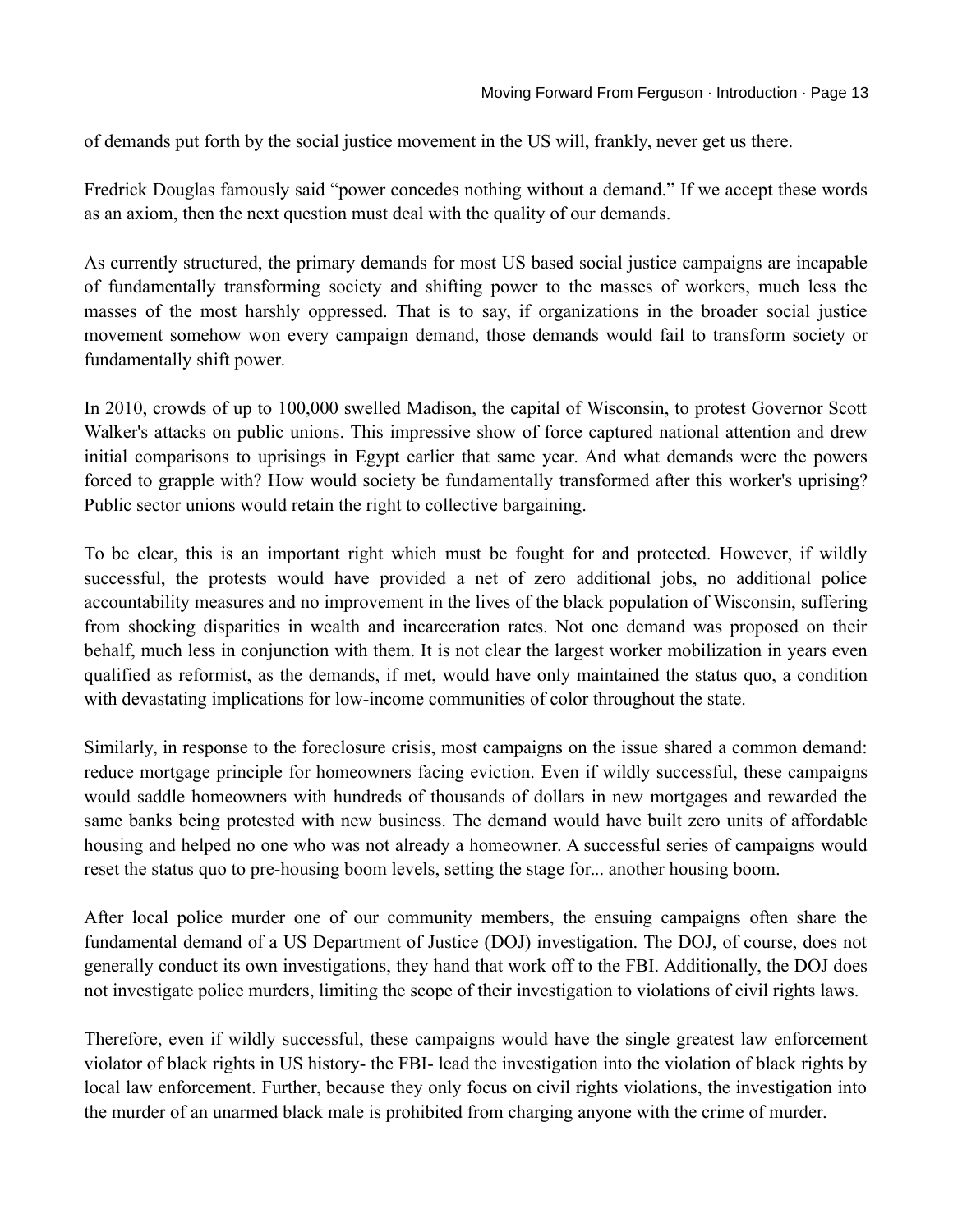Our campaigns do not always exact concessions, but even if we win and all of our demands are met and implemented exactly as promised, they would fail to achieve fundamental transformation because the demands, in far too many instances, suck.

As proof of Fredrick Douglas' axiom, no people have ever tripped and, by mistake, fallen into liberation. No oppressors have accidentally given up their power and privilege while the oppressed sat silent. If the words of Fredrick Douglas, and history itself, are accurate guideposts, we will not be able to achieve revolutionary changes in this society without first revolutionizing our movement, organizations and campaigns. Towards the revolution of campaigns, we must think differently about demand development and the demands themselves.

#### <span id="page-13-0"></span>**Human Rights Centered Demands**

By employing the expanded field of the Human Rights framework, some of the artificially imposed limitations on campaign vision are lifted, enabling the pursuit of demands that fundamentally alter power dynamics and transform communities.

Recognizing the inherent conflict in what he called the fox guarding the chicken house, Malcolm X asserted the US government was incapable of investigating itself on our behalf, and instead, took the Human Rights Frame to it's natural conclusion: we should deliver our complaints to the United Nations World Court and Human Rights Council.

Malcolm X correctly pointed out that elevating our fight to the level of human rights unlocks an entirely new set of ground rules upon which the game is set: international human rights law. Therefore, instead of relying on domestic US laws, he urged taking the case of the systematic oppression and discrimination of black and brown communities by the US, and it's states or municipalities, to the United Nations Human Rights Council using international law to prosecute the government for violating human rights laws and standards.

International law is light years ahead of US law in terms of recognizing the primacy of human beings over property, corporations or relationship to the state (i.e., government employee). For example, human rights law focuses on the impact of an action (the cop killed an unarmed human being) rather than the intent behind an action (the cop claiming the unarmed teenager made him fear for his life).

In the final year of his life, Malcolm X engaged in his biggest most ambitious campaign: bringing the US government before the UN World Court to face charges of violating the human rights of millions of African descendants. This was more than just rhetoric. Malcolm X met with ambassadors of African nations at the UN headquarters in New York and traveled to Africa to meet heads of state. In the July 1964 meeting of the Organization of African Unity, Malcolm X petitioned the body to initiate an investigation, through the UN Commission on Human Rights, into violations of human rights by the US government.

Malcolm X understood that the greatest opportunity to end the patterns and practices of localized police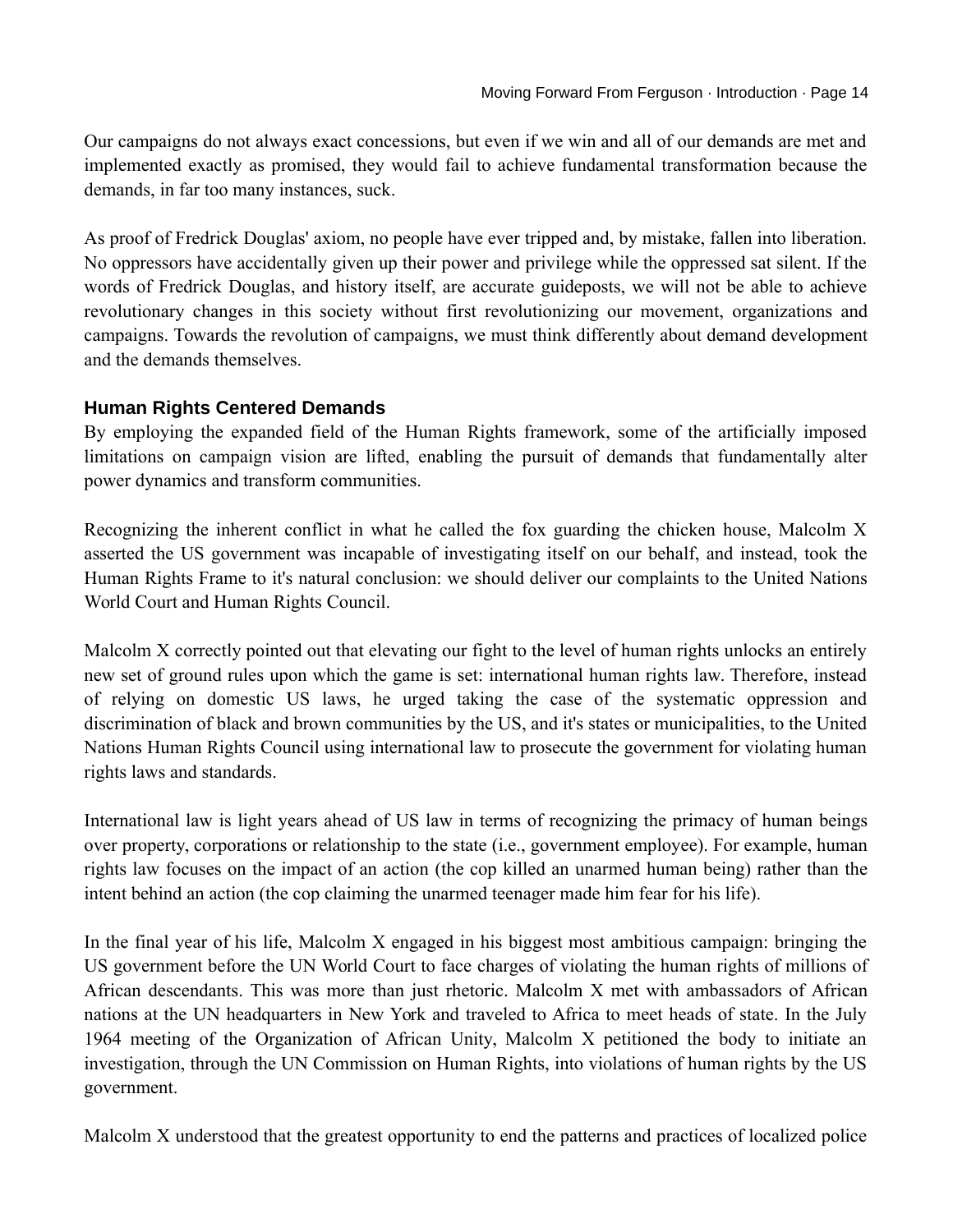brutality did not lie in firing a small town police chief or replacing the white occupying forces with black occupying forces, but by claiming our human rights, thereby upgrading our local skirmishes into international struggles.

Malcolm X was murdered while- maybe even because- he was laying the groundwork for an international response to local police violence by calling on black heads of state to intervene on behalf of blacks in the US.

Realities on the ground make it imperative to pick up Malcolm X's mantle and frame the fight against police abuse- as well as the fight for housing, health care, education, women's rights, LGBTQ equity and others- in terms of our human rights. When unarmed low-income people of color are killed by police, the discussion must immediately turn to our human rights.

The frame takes on greater meaning as our campaign demands center around enforcing the individual human rights of the victim and the collective human rights of the impacted community. Individual demands must hold both the individual cop and the state responsible for the murder and human rights violations of the victim. Collective demands alters the behavior of the state, through policy changes, and shifts power to the community.

When low-income black people are killed by the police, we must assert their human rights and then file complaints to the UN Human Rights Council to investigate federal, state and local governments on charges of violating our human rights.

#### <span id="page-14-0"></span>**Demand Levels**

Demands are multi-faceted (individual or collective; transactional, transitional or transformative; etc.), but here the focus is on the facet of Local, National and Movement Building demands. Each is unique, but powerful campaigns manage to hit the sweet spot that encompasses all three components.

Even as police brutality is a national epidemic, it manifests locally and **Local Demands** are designed to deal with the situation on the ground and meet the needs of those directly impacted by local police abuse. This definition includes demands specifically geared towards the impacted family, but is also inclusive of the local community impacted by daily instances of police abuse in an individual and systemic sense.

Local Demands are demands that:

- Meet the wants and needs of the victim's family;
- Addresses individuals responsible for gross misconduct in the local community;
- Addresses particular problems highlighted by the specific incident;
- Changes specific institutions in the local community;
- Changes local policies, laws and practices;

The development of this component should be led, and even dominated, by local community members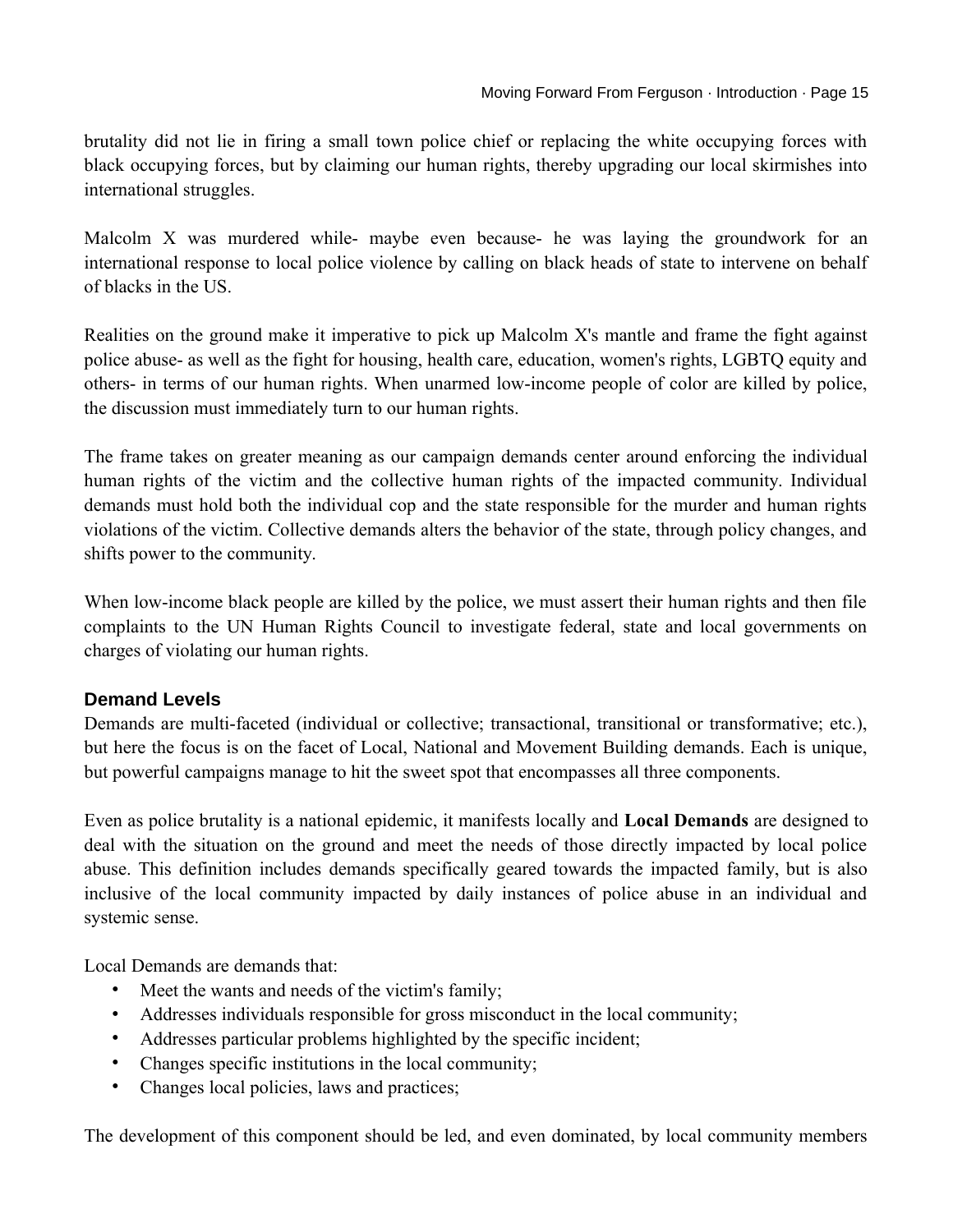and organizations. National organizations or individuals coming in to provide support should take the lead from a local organization. There is always the danger of local organizations becoming insular and drawing improper generalizations based on a specific set of circumstances, so seeking out and accepting outside participation in this process is a good check on those tendencies as well as a good movement building practice.

Not all of these demands are going to be transformational or shift power from the state to local residents, and not all of them must.

**National Demands** address the problem of police abuse and the prison industrial complex from a national lense. National demands do not limit themselves to a single geographic region or even a narrow subject area. The biggest difference between local and national demands is the impacted target area. A federal review of a local police department is a Local demand, and, for example, federal anti-racial profiling legislation, that applies to all states, is a National demand.

National Demands are demands that:

- Address the aspirations of the impacted class (economic, racial, gender, social, cultural, etc.);
- Address national trends (whether or not present in the local instance);
- Have national impact or implications (not just local);
- Change national policies, laws and practices;

Not all National Demands are transformative or shift power, and not all of them must.

**Movement Building Demands** are those that accomplish one of three objectives:

- a) change power relationships;
- b) heighten contradictions; or
- c) engage people for the long term, as opposed to transactional demands after which people tend to end their relationship with the organization or movement. In other words, organize people and connect issues.

Movement Building demands can be local or national, but accomplishes one of the three stated objectives.

Movement Building Demands are demands that:

- Shift power from the police or state to the community;
- Demonstrate social contradictions and move towards resolving the contradiction (not the complaint about the contradiction);
- Empower the community with control over the police or government agencies;
- Empower the community to provide for themselves;
- Compel community members to remain involved and engaged over a long period of time;
- Connect the specific issue with other movement issues;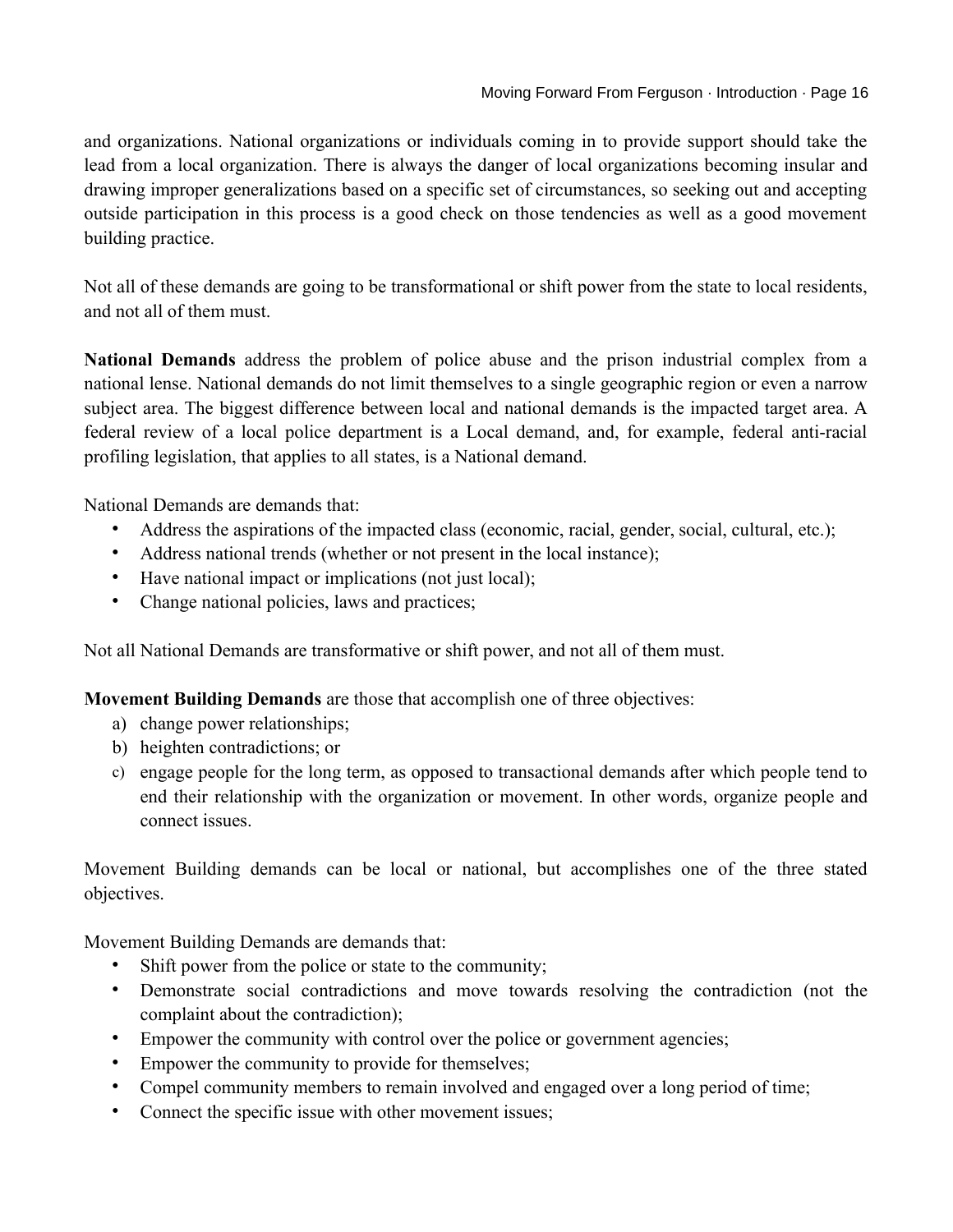As a general rule, specific pieces of legislation are rarely Movement Building demands, as they tend to encourage people to mobilize in order to pass a law and then, once passed, declare victory, de-mobilize and not see each other again until the next tragedy. Legislation might be required in order to advance a Movement Building demand, but in those instances, the Movement Building aspect is not the legislation, but rather the thing the legislation facilitates.

The above Local, National and Movement Building components are not demands, but a way to think about developing demands to meet local needs and build of a national movement to end police abuse in low income black communities. The concepts also apply to other issues or objectives.

While there are many demands, including some specific to each community, in pursuit of an interconnected, even if decentralized, movement to end police abuse, there must be a set of central movement wide demands for Ferguson and beyond. At their heart, these demands must attempt to radically shift power from the police to residents of local communities and, while locally applicable, must have national implications.

Below are some proposed local and national demands. They are not Movement Building demands, but are tangible and measurable (as opposed to, for example 'end police brutality'). These proposed demands are intended to spark discussion, not serve as a decree:

#### **Local**

- Jail killer cops and charge them with murder;
- Demands involving specific people (fire a District Attorney, police chief, police officer, etc.);
- Demands involving specific agencies;

#### **National**

- Require police departments to keep records on each shooting and death;
- No federal funding for police agencies that statistically demonstrate racial profiling in stops, arrests, complaints or abuse of power;
- De-militarize the police;
- Federal investigation into police practices in the US;
- Automatic investigation into every police shooting;

These demands are common and good, however, far too many campaigns focus on the local at the neglect of the national demands. In those instances, even if the campaign is successful, the only beneficiaries are those living in or passing through that particular jurisdiction. We cannot afford to refight the same battles in each and every police jurisdiction in America. We must secure universal victories that help everyone in one swoop.

#### <span id="page-16-0"></span>**The Local-National Tension**

It is important here to address the real and legitimate dichotomy between the demands and interests of local organizations and national organizations and how those tensions play out in developing demands.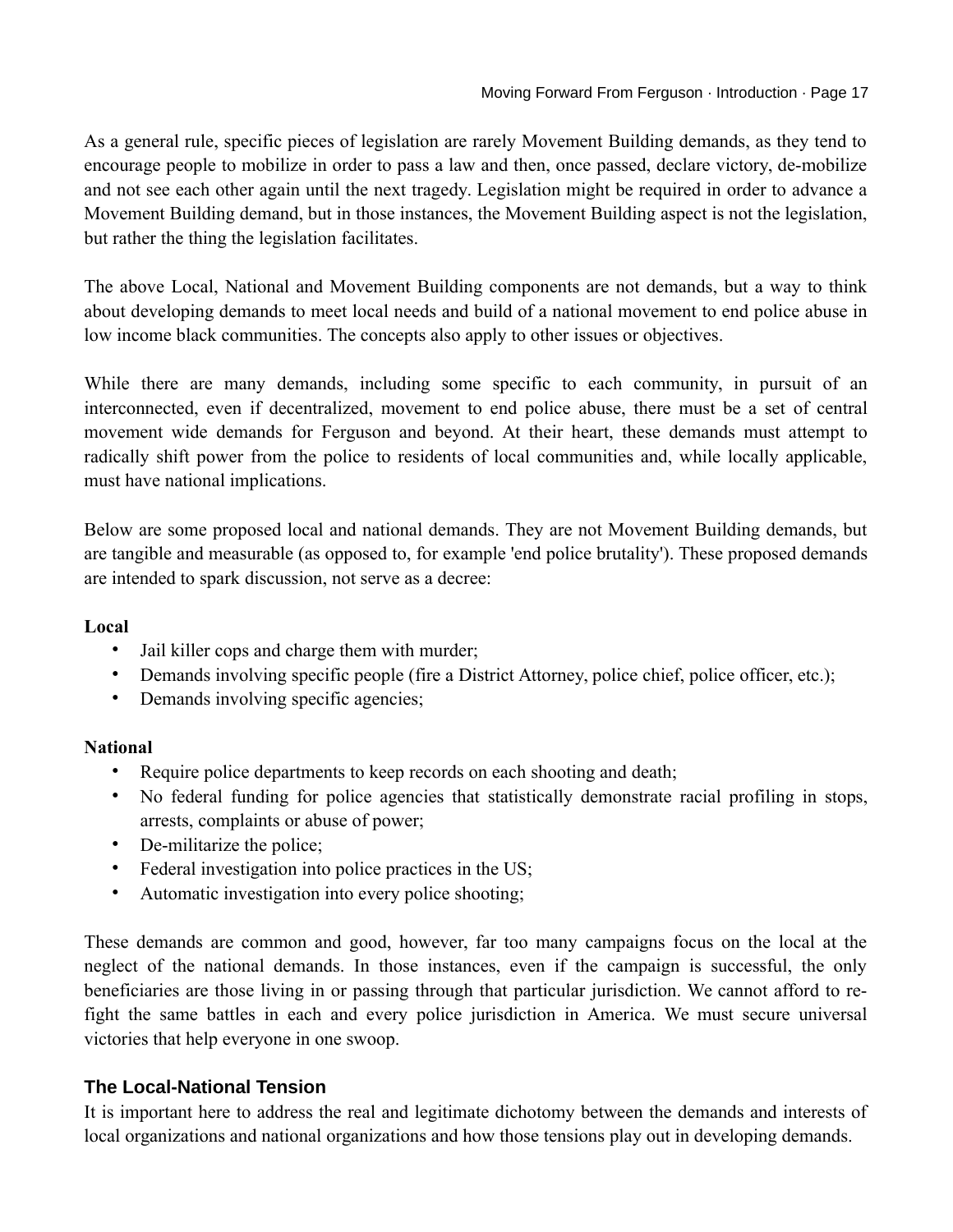While there is plenty of harmony between local and national interests in local campaigns with national implications, there are tensions as well. These tensions are a natural and inevitable aspect of structural contradictions present in the local-national dynamic in social movements and even single organizations. This is a naturally occurring contradiction, not a battle between right and wrong.

To be clear, sometimes there are bad actors, which only serves to confuse the issue, but we must plan around structural design, not individual bad actors. Of course, national organizations should come in to provide support to local organizations, rather than take over, in some level of partnership. And if the local group is not doing things they agree with, instead of running over the local group, the nationals should find another local group to support.

A disturbing trend is the extent to which locals are picking up the language of oppressive forces and calling national actors "outside agitators." This phrase has historically been used by those in power to isolate local organizations and shut down movement building. Can we even imagine a civil rights movement with no "outside agitators"?

Legitimate political differences should be vigorously struggled over. However, reducing political disagreement to who lives here and who is an "outside agitator" will prove fatal to the long term viability of building a strong and powerful social justice movement.

#### <span id="page-17-0"></span>**Movement Building Demands: Demands that Build Power**

In any democratic society, local communities must exercise control over the Commons or public goods, provided that exercise does not violate the rights of others. Parks, libraries, schools, public housing and even the police, are all Commons or public goods and should be controlled by the communities they serve. By and large, this happens in well-to-do majority white communities where the relationship between police and residents is radically different than what is seen in urban communities of color.

In the final analysis, the social justice movement must be about shifts in power that are fundamental, radical and even revolutionary. While there are many factors to building such a movement, one factor is constant: there can be no radical shifts in power without radical demands for shifts in power.

Developing transformative Movement Building demands requires careful consideration and rigorous thought in a collective process. Grassroots organizations must uplink into a national movement and delve into the process with gusto.

Given the predominant power dynamics between low-income black communities and the US and local governments, the process of complaining to the perpetrator about the crime is fatally flawed and demonstrably ineffective. As such, in the context of the Human Rights Framework and in the legacy of Malcolm X, the central Movement Building demand must be launching a United Nations investigation into oppression in general, police practices in particular, targeting low-income black communities.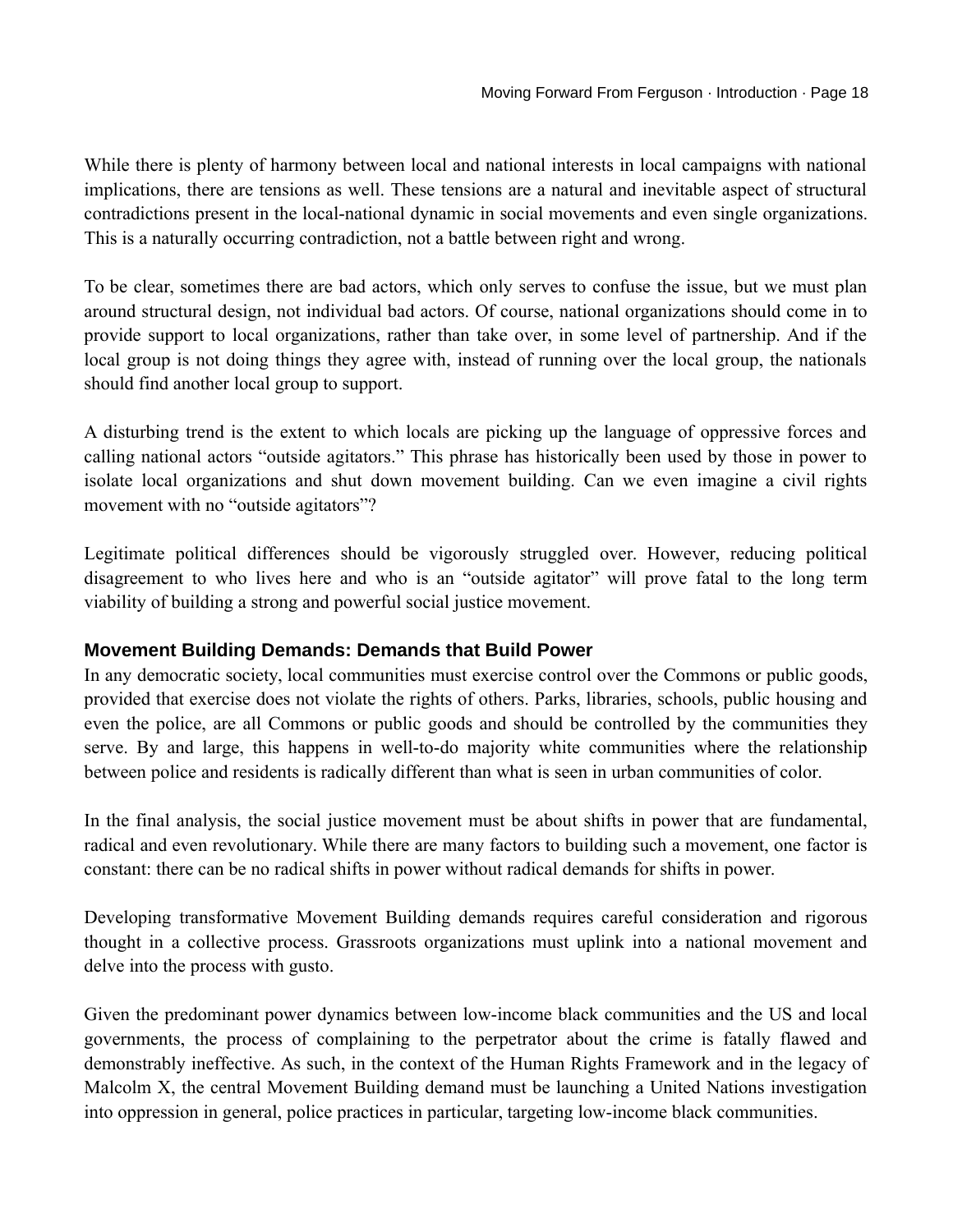At this juncture, it is vital to underscore two critical nuances:

First, the UN investigation is not the objective or goal, but rather a means of achieving the objective or goal. As such, the time will come when the demand must be refined- for example, to include consideration for the specific set of oppressions faced by women or the LGBT community- or shifted all together. Means and strategies must be flexible enough to change according to conditions on the ground, and a UN led investigation is a means, not the ends.

And second, ending police abuse is only one part of the equation. If there was no more police abuse, but black unemployment remained twice the national average, incarceration rates continue disproportionately impacting our communities, our educational opportunities continue to decline and we lack access to basic social services, then we have not ended oppression or empowered communities.

Movement Building demands can be local, national or both, but are characterized by the following objectives:

- a) change power relationships;
- b) heighten contradictions; or
- c) engage people for the long term, as opposed to transactional demands after which people tend to end their relationship with the organization or movement. In other words, organize people and connect issues.

Below are a series of Movement Building demands, categorized as Local or National. Again, these proposals are intended as a starting point for discussion, not the end point:

#### <span id="page-18-0"></span>**Local Movement Building Demands**

- a full United Nations Human Rights Council investigation into the killing by police/security guard/vigilante;
- a UN Human Rights Council investigation into the US of teargas and other chemicals, provided by the US government and deployed by local police departments, as well as the use of disproportionate force, collective punishment and indiscriminate force against people protesting government misconduct in their own communities (where applicable);
- a vote, pursuant to the consent of the governed, to determine if low income communities of color would prefer to keep their existing police forces or disband them and start from scratch with new ones;
- full amnesty for protesters (including those rebelling);
- establish local civilian oversight over police as an 'investigative' body, empowered to launch independent investigations into instances of police abuse;
- recognize the legality and legitimacy of community patrols protecting residents against police abuse;
- massive investment into community controlled economic development, education, social services and infrastructure in low income black communities;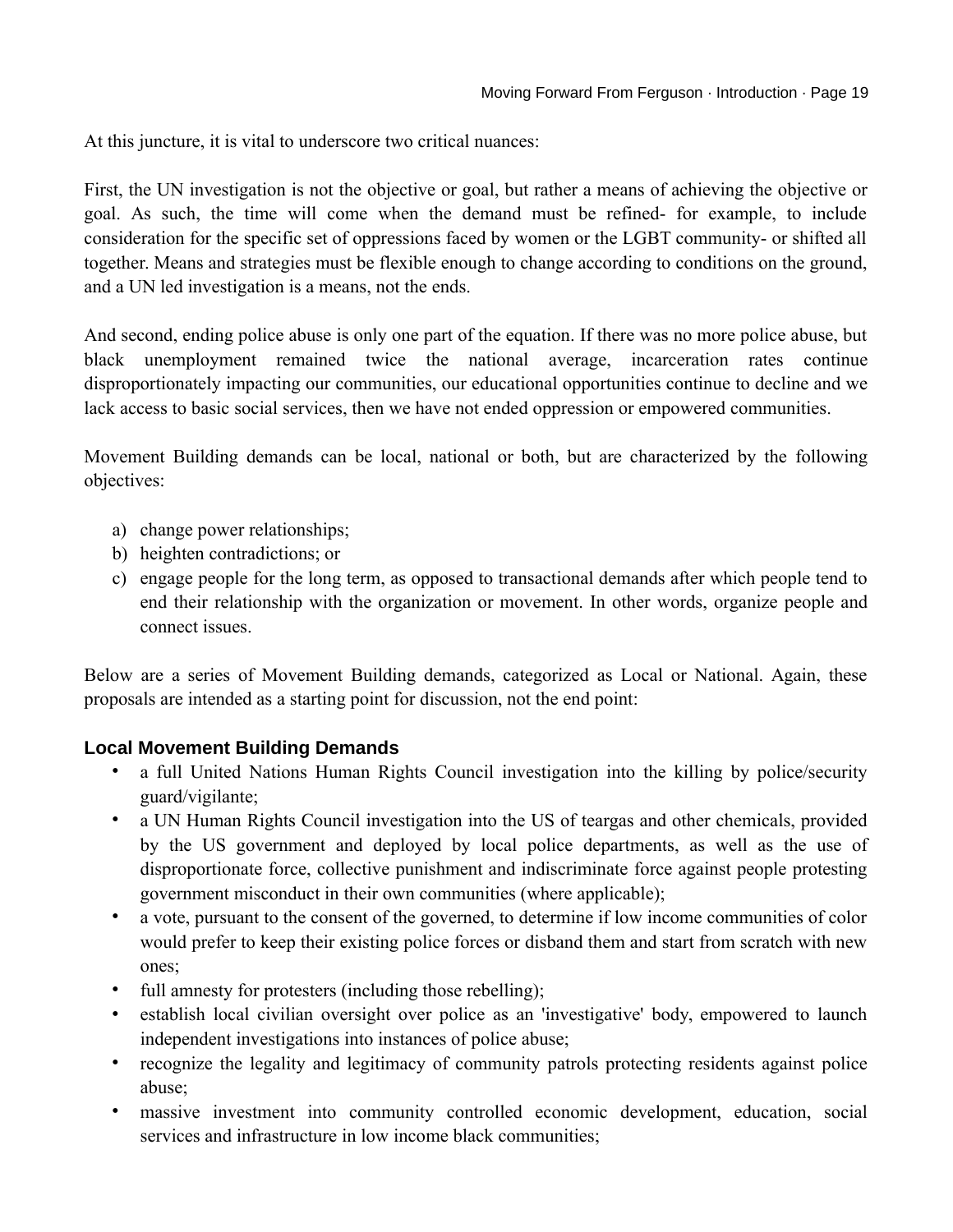#### <span id="page-19-0"></span>**National Movement Building Demands**

- a full UN Human Rights Council investigation in the killing of hundreds of black and brown people by local police departments throughout the US;
- deployment of UN Peace-keepers to the US to protect protesters and victims of natural disasters (such as hurricanes) from US federal and local government crackdowns against dissent and forcible displacement, including the use of teargas as a potential chemical weapon, indiscriminate arrests of protesters and the media, collective punishment and other outlawed actions;
- a full UN Human Rights Council investigation into the 'Stand Your Ground' or 'Castle Doctrine' laws and the extent to which they are discriminatory or encourage murder (where applicable);
- Establish a national civilian oversight over police as an 'investigative' body, empowered to launch independent investigations into instances of police abuse;
- a UN Human Rights Council investigation into the systematic oppression and discrimination which creates urban ghettos in the US;
- massive investment into community controlled economic development, education, social services and infrastructure in low income black communities;

The venn diagram below helps visualize the demand placement:



The primary logistical question for local organizations, already stretched to the limit, is how to fashion,